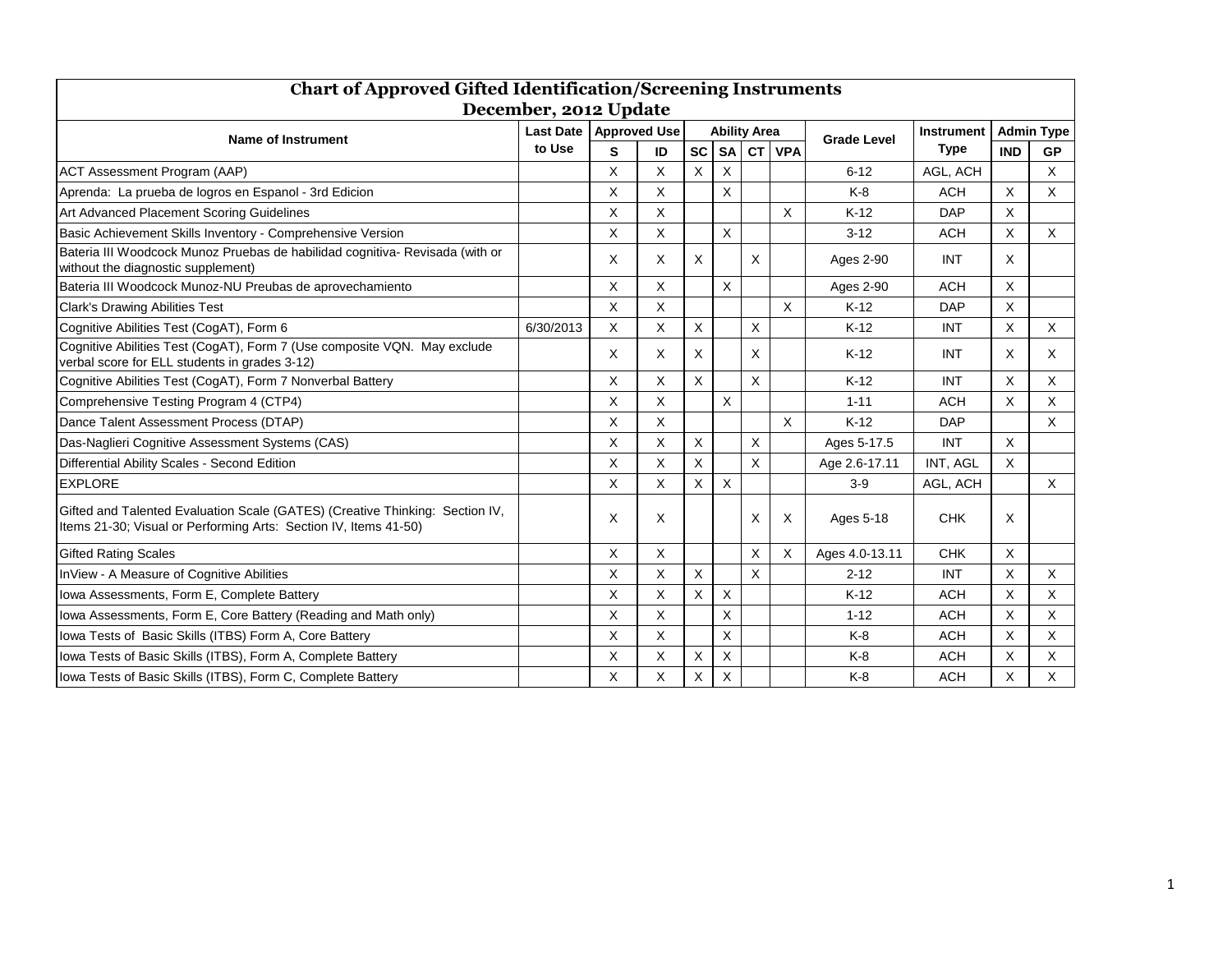| <b>Name of Instrument</b>                                                                                                                                                      | <b>Last Date</b> | <b>Approved Use</b> |              | <b>Ability Area</b> |                         |             |             | <b>Grade Level</b> | <b>Instrument</b> | <b>Admin Type</b>       |                |
|--------------------------------------------------------------------------------------------------------------------------------------------------------------------------------|------------------|---------------------|--------------|---------------------|-------------------------|-------------|-------------|--------------------|-------------------|-------------------------|----------------|
|                                                                                                                                                                                | to Use           | S                   | ID           | sc l                |                         |             | SA CT VPA   |                    | <b>Type</b>       | <b>IND</b>              | GP             |
| Iowa Tests of Basic Skills (ITBS), Form C, Core Battery                                                                                                                        |                  | $\mathsf X$         | X            |                     | $\pmb{\times}$          |             |             | K-8                | <b>ACH</b>        | $\times$                | $\times$       |
| Iowa Tests of Educational Development (ITED) Complete Battery Form C                                                                                                           |                  | $\mathsf X$         | X            |                     | $\mathsf{X}$            |             |             | $9 - 12$           | <b>ACH</b>        | X                       | $\mathsf{X}$   |
| Iowa Tests of Educational Development (ITED), Form A, Complete Battery                                                                                                         |                  | X                   | X            | $\mathsf X$         | $\mathsf X$             |             |             | $9 - 12$           | <b>ACH</b>        | X                       | X              |
| Iowa Tests of Educational Development (ITED), Form A, Core Battery                                                                                                             |                  | $\mathsf X$         | X            |                     | X                       |             |             | $9 - 12$           | <b>ACH</b>        | X                       | X              |
| Iowa Tests of Educational Development (ITED), Form C, Core Battery                                                                                                             |                  | X                   | $\sf X$      |                     | $\overline{\mathsf{x}}$ |             |             | $9 - 12$           | <b>ACH</b>        | X                       | X              |
| Kaufman Assessment Battery for Children, 2 <sup>nd</sup> Ed. (KABC-II)                                                                                                         |                  | $\mathsf X$         | $\mathsf{X}$ | $\mathsf X$         |                         | $\mathsf X$ |             | Age 3-18           | <b>INT</b>        | $\mathsf X$             |                |
| Kaufman Test of Educational Achievement, 2 <sup>nd</sup> Ed., (KTEA-II)                                                                                                        |                  | $\mathsf X$         | X            | X                   | $\pmb{\times}$          |             |             | Age 4.5 - Gr. 12   | <b>ACH</b>        | $\mathsf{X}$            |                |
| Leiter International Performance Scale-Revised (Leiter-R)                                                                                                                      |                  | $\mathsf X$         | $\sf X$      | $\mathsf{X}$        |                         | X           |             | Ages 2-20.11       | <b>INT</b>        | $\mathsf X$             |                |
| Logramos                                                                                                                                                                       |                  | $\mathsf X$         | X            |                     | X                       |             |             | $K-12$             | <b>ACH</b>        | $\mathsf X$             | X              |
| Measure of Academic Progress (MAP) - Common Core State Standards<br>Alignment, Survey with Goals, Reading and Math only                                                        |                  | X                   | X            |                     | X                       |             |             | $2 - 12$           | <b>ACH</b>        | X                       | $\mathsf{X}$   |
| Measure of Academic Progress (MAP) - Ohio Academic Standards Alignment,<br>Survey with Goals, Reading and Math only                                                            |                  | X                   | X            |                     | $\mathsf{X}$            |             |             | $2 - 12$           | <b>ACH</b>        | X                       | X              |
| Measure of Academic Progress (MAP) for Primary Grades - Common Core<br>State Standards Alignment, complete Reading and Math only                                               |                  | $\mathsf X$         | X            |                     | X                       |             |             | K-3                | <b>ACH</b>        | X                       | X              |
| Measure of Academic Progress (MAP) for Primary Grades - Ohio Academic<br>Standards Alignment, complete Reading and Math only                                                   |                  | X                   | X            |                     | X                       |             |             | $K-3$              | <b>ACH</b>        | $\mathsf X$             | X              |
| Metropolitan Achievement Tests, Eighth Edition (Metropolitan8), Basic Battery                                                                                                  |                  | $\mathsf X$         | X            |                     | X                       |             |             | $K-12$             | <b>ACH</b>        | $\mathsf X$             | $\mathsf X$    |
| Metropolitan Achievement Tests, Eighth Edition (Metropolitan8), Complete<br><b>Battery</b>                                                                                     |                  | $\times$            | X            | X                   | X                       |             |             | $K-12$             | <b>ACH</b>        | X                       | X              |
| Music Talent Assessment Process (MTAP)                                                                                                                                         |                  | $\mathsf X$         | $\mathsf X$  |                     |                         |             | $\mathsf X$ | $K-12$             | <b>DAP</b>        |                         | $\mathsf{X}$   |
| Naglieri Nonverbal Ability Test - $2^{nd}$ Edition (available as online test)                                                                                                  |                  | $\mathsf{X}$        | X            | $\mathsf{X}$        |                         | X           |             | Ages 5-17          | <b>INT</b>        | X                       | X              |
| Naglieri Nonverbal Ability Test- Individual Administration                                                                                                                     |                  | X                   | $\sf X$      | X                   |                         | X           |             | $K-12$             | INT               | X                       |                |
| Ohio Department of Education Rubric for Scoring Visual Art/Music/Drama/Dance<br>Performance                                                                                    |                  | X                   | X            |                     |                         |             | X           | $K-12$             | <b>DAP</b>        | X                       |                |
| Otis Lennon School Ability Test- 8 <sup>th</sup> Edition                                                                                                                       |                  | $\mathsf X$         | $\sf X$      | $\overline{X}$      |                         | $\mathsf X$ |             | $K-12$             | <b>INT</b>        | $\mathsf{X}$            | $\mathsf{X}$   |
| <b>PLAN</b>                                                                                                                                                                    |                  | X                   | X            | X                   | X                       |             |             | 10 <sup>°</sup>    | AGL, ACH          |                         | $\mathsf{X}$   |
| Preliminary SAT/National Merit Scholarship Qualifying Test (PSAT/NMSQT)                                                                                                        |                  | $\times$            | X            | $\pmb{\times}$      | $\pmb{\times}$          |             |             | $10 - 11$          | AGL, ACH          |                         | X              |
| Raven's Progressive Matrices (Standard and Advanced Form)                                                                                                                      |                  | $\mathsf X$         | X            | $\mathsf X$         |                         | $\mathsf X$ |             | $1 - 12$           | <b>INT</b>        | $\mathsf{X}$            | $\mathsf{X}$   |
| <b>SAT I Reasoning Test</b>                                                                                                                                                    |                  | $\mathsf{X}$        | $\mathsf X$  | $\mathsf X$         | $\mathsf X$             |             |             | $6 - 12$           | AGL, ACH          |                         | $\mathsf{X}$   |
| Scales for Rating the Behavior Characteristics of Superior Students (SRBCSS),<br>2004 Version (Creativity: Part II, Musical: Part VI, Dramatic: Part VII, Artistic:<br>Part V) |                  | X                   | X            |                     |                         | X           | X           | $3 - 12$           | <b>CHK</b>        | X                       | X.             |
| Stanford Achievement Test - 10 <sup>th</sup> Edition - Basic                                                                                                                   |                  | X                   | X            |                     | X                       |             |             | $K-12$             | Ach               | X                       | $\mathsf{X}$   |
| Stanford Achievement Test- 10 <sup>th</sup> Edition- Complete                                                                                                                  |                  | $\overline{X}$      | $\mathsf X$  | $\mathsf X$         | $\mathsf X$             |             |             | $K-12$             | <b>ACH</b>        | $\overline{\mathsf{x}}$ | $\overline{X}$ |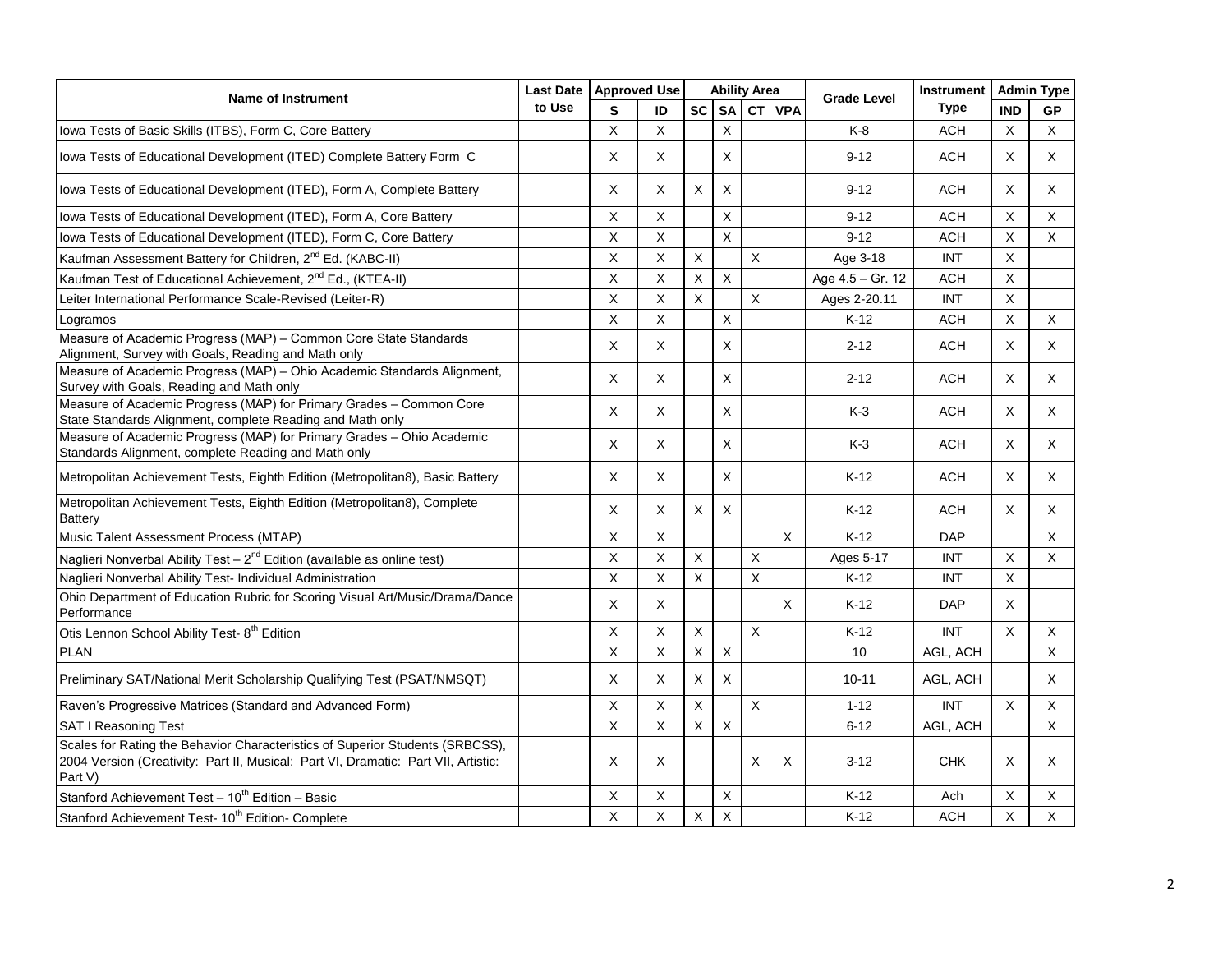| <b>Name of Instrument</b>                                                                                      | <b>Last Date</b><br>to Use | <b>Approved Use</b> |    |           |           | <b>Ability Area</b> |            | <b>Grade Level</b> | Instrument  |            | <b>Admin Type</b> |
|----------------------------------------------------------------------------------------------------------------|----------------------------|---------------------|----|-----------|-----------|---------------------|------------|--------------------|-------------|------------|-------------------|
|                                                                                                                |                            | S                   | ID | <b>SC</b> | <b>SA</b> | <b>CT</b>           | <b>VPA</b> |                    | <b>Type</b> | <b>IND</b> | <b>GP</b>         |
| Stanford-Binet Intelligence Scales- 5th Edition                                                                |                            | X                   | X  | X         |           | X                   |            | Ages 2-85          | <b>INT</b>  | $\times$   |                   |
| <b>STAR Math Enterprise</b>                                                                                    |                            | X                   | X  |           | X         |                     |            | $K-12$             | <b>ACH</b>  | X          | X                 |
| <b>STAR Reading Enterprise</b>                                                                                 |                            | X                   | X  |           | X         |                     |            | $K-12$             | <b>ACH</b>  | X          | X                 |
| Terra Nova, The Second Edition CAT (California Achievement Test 6), Basic<br>Battery, Basic Multiple Battery   |                            | X                   | X  |           | X         |                     |            | $K-12$             | <b>ACH</b>  | $\times$   | X                 |
| Terra Nova, The Second Edition CAT (California Achievement Test 6), Complete<br>Battery, Multiple Assessments  |                            | X                   | X  |           | X         |                     |            | $K-12$             | <b>ACH</b>  | X          | $\times$          |
| TerraNova Third Edition, Complete Battery                                                                      |                            | X                   | X  |           | X         |                     |            | $K-12$             | <b>ACH</b>  | X          | X                 |
| TerraNova, Third Edition, Multiple Assessments                                                                 |                            | X                   | X  |           | X         |                     |            | $1 - 12$           | <b>ACH</b>  | X          | X                 |
| Test of Cognitive Skills, Second Edition (TCS/2)                                                               |                            | X                   | X  | X         |           | X                   |            | $2 - 12$           | <b>INT</b>  | X          | X                 |
| Tests of Achievement and Proficiency (TAP), Form K/L/M, Complete Battery                                       |                            | X                   | X  | X         | X         |                     |            | $9 - 12$           | <b>ACH</b>  | $\times$   | $\times$          |
| Theatre Arts Talent Assessment Process (TTAP)                                                                  |                            | X                   | X  |           |           |                     | X          | $K-12$             | <b>DAP</b>  |            | X                 |
| Torrance Tests of Creative Thinking Figural and Verbal Forms A&B                                               |                            | X                   | X  |           |           | X                   |            | $K-12$             | <b>CT</b>   | X          | X                 |
| Universal Nonverbal Intelligence Test (UNIT)                                                                   |                            | X                   | X  | X         |           | X                   |            | Ages 5-17.11       | INT         | X          |                   |
| Wechsler Individual Achievement Test (WIAT) - 3 <sup>rd</sup> Edition                                          |                            | X                   | X  | X         | X         |                     |            | Ages 4-85          | <b>ACH</b>  | X          |                   |
| Wechsler Intelligence Scale for Children - Fourth Edition, Spanish (WISC-IV<br>Spanish)                        |                            | X                   | X  | X         |           | X                   |            | Age 6-17           | <b>INT</b>  | X          |                   |
| Wechsler Intelligence Scale for Children, Fourth Edition (WISC-IV)                                             |                            | X                   | X  | X         |           | X                   |            | Age 6-16           | <b>INT</b>  | X          |                   |
| Wechsler Nonverbal Scale of Ability                                                                            |                            | X                   | X  | X         |           | X                   |            | Age 4-22           | <b>INT</b>  | X          |                   |
| Wechsler Preschool and Primary Scale of Intelligence- Third Edition                                            |                            | X                   | X  | X         |           | X                   |            | Age 2.5-7          | <b>INT</b>  | X          |                   |
| Woodcock Johnson III NU Tests of Achievement, Form C, Brief Battery                                            |                            | X                   | X  |           | X         |                     |            | Ages 2-90          | <b>ACH</b>  | X          |                   |
| Woodcock-Johnson III, Tests of Cognitive Abilities - NU (with or without<br>extended or diagnostic supplement) |                            | X                   | X  | X         |           | X                   |            | Ages 2-90          | <b>INT</b>  | X          |                   |
| Woodcock-Johnson III, Tests of Achievement - NU (Form A or B)                                                  |                            | X                   | X  |           | Χ         |                     |            | Ages 2-90          | <b>ACH</b>  | X          |                   |